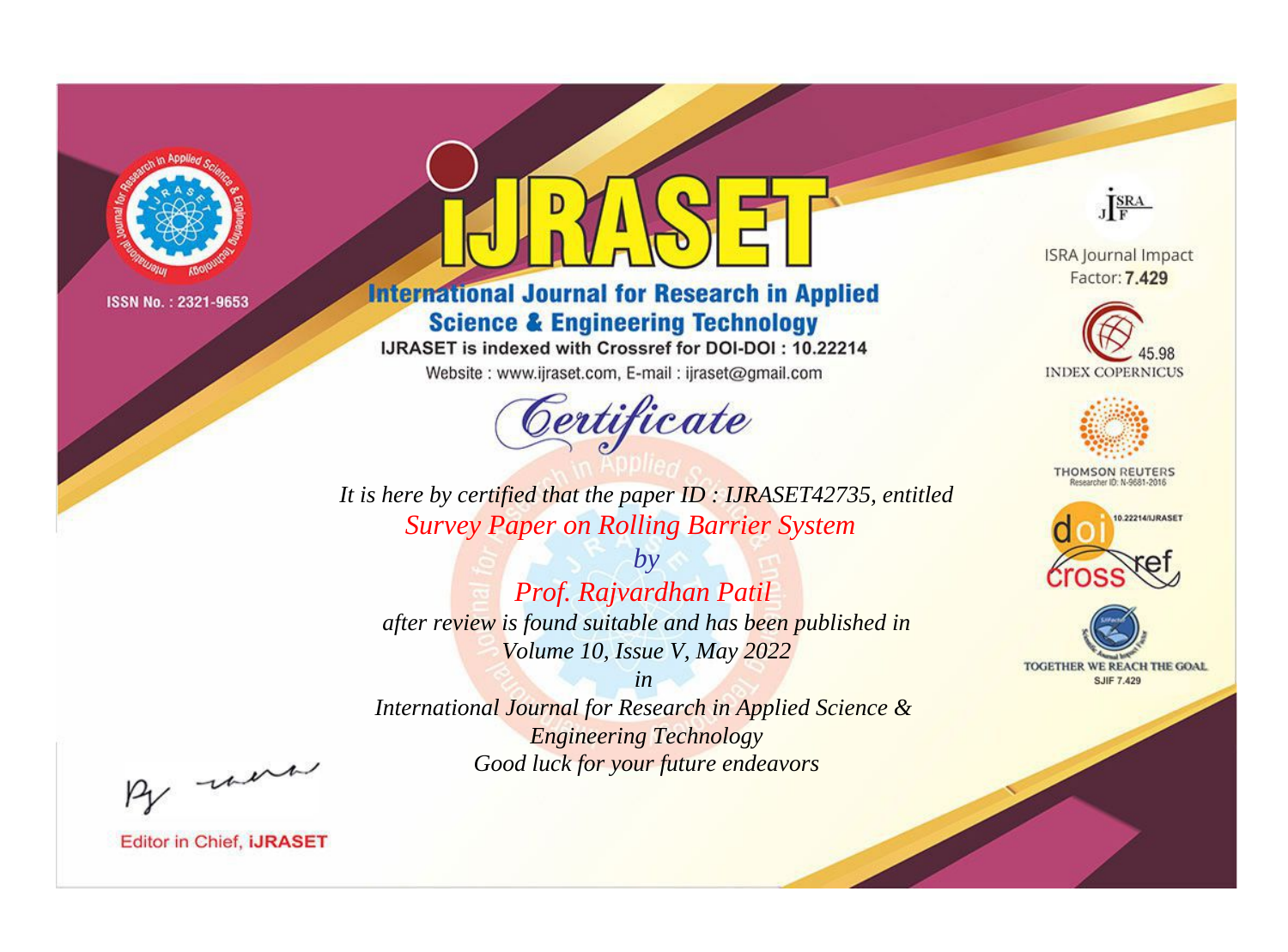

# **International Journal for Research in Applied Science & Engineering Technology**

IJRASET is indexed with Crossref for DOI-DOI: 10.22214

Website: www.ijraset.com, E-mail: ijraset@gmail.com



JERA

**ISRA Journal Impact** Factor: 7.429





**THOMSON REUTERS** 



TOGETHER WE REACH THE GOAL **SJIF 7.429** 

*It is here by certified that the paper ID : IJRASET42735, entitled Survey Paper on Rolling Barrier System*

*by Devesh Pawar after review is found suitable and has been published in Volume 10, Issue V, May 2022*

*in* 

*International Journal for Research in Applied Science & Engineering Technology Good luck for your future endeavors*

By morn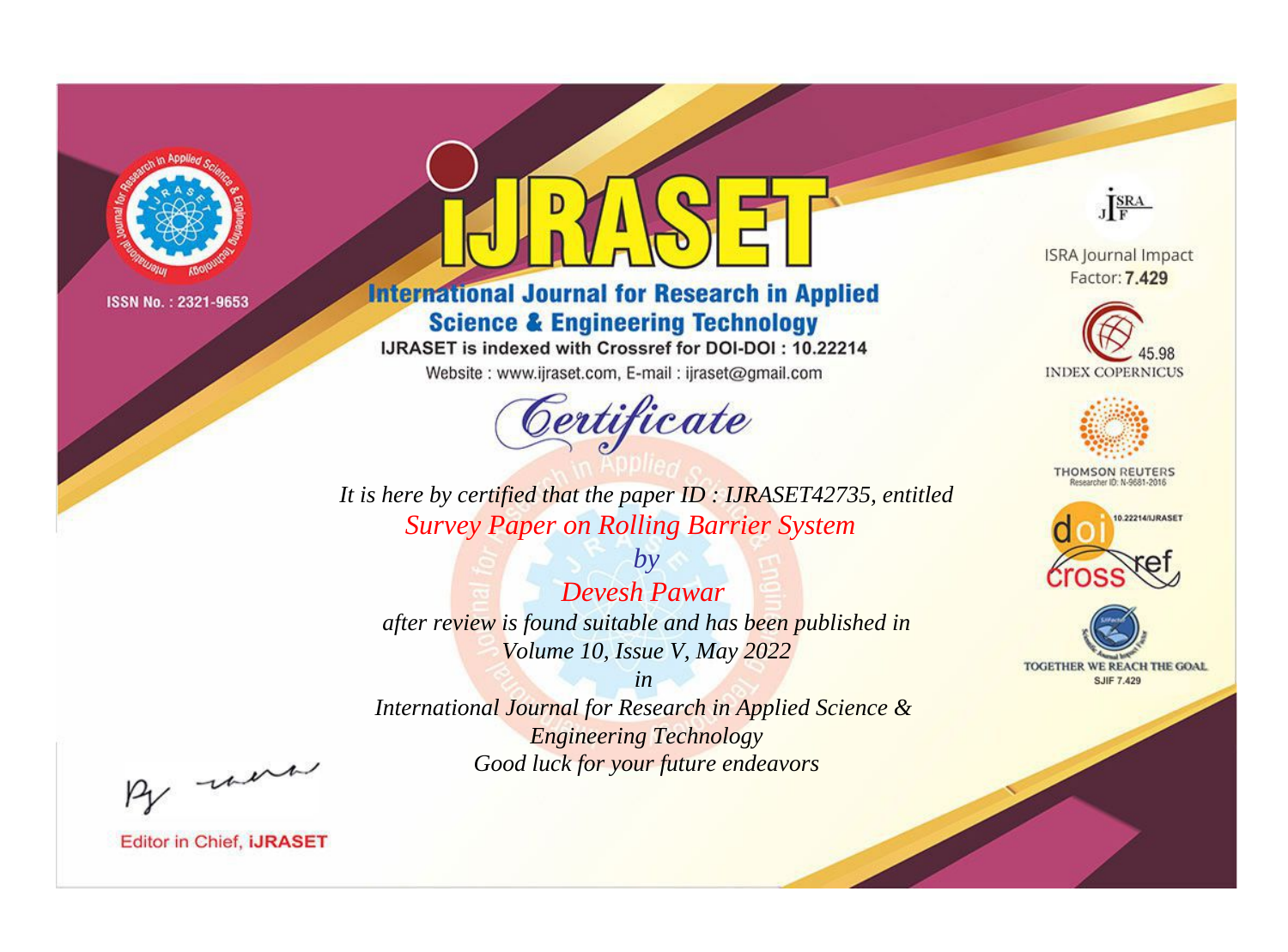

# **International Journal for Research in Applied Science & Engineering Technology**

IJRASET is indexed with Crossref for DOI-DOI: 10.22214

Website: www.ijraset.com, E-mail: ijraset@gmail.com



JERA

**ISRA Journal Impact** Factor: 7.429





**THOMSON REUTERS** 



TOGETHER WE REACH THE GOAL **SJIF 7.429** 

*It is here by certified that the paper ID : IJRASET42735, entitled Survey Paper on Rolling Barrier System*

*by Abhishek Walke after review is found suitable and has been published in Volume 10, Issue V, May 2022*

*in* 

*International Journal for Research in Applied Science & Engineering Technology Good luck for your future endeavors*

By morn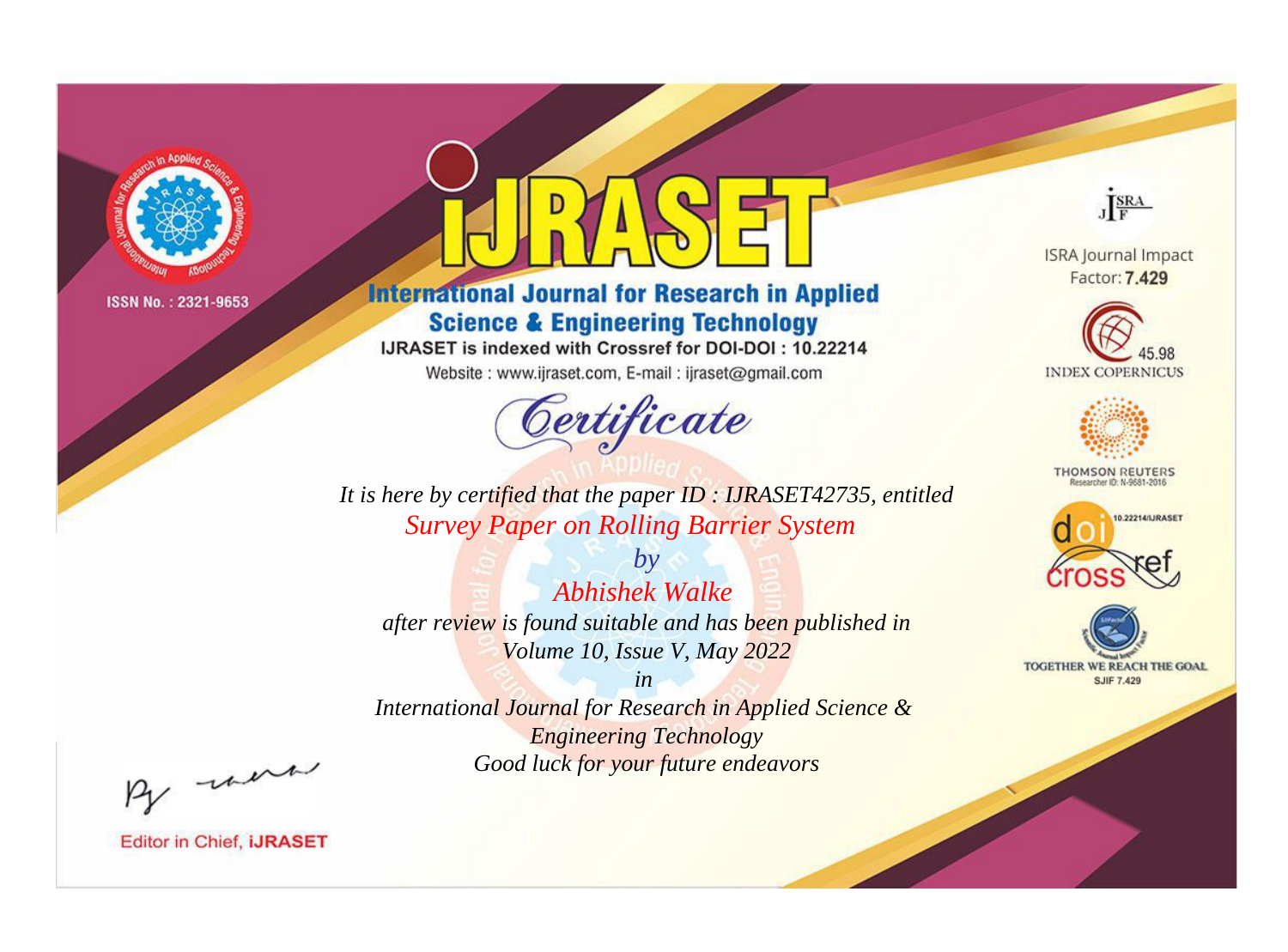

# **International Journal for Research in Applied Science & Engineering Technology**

IJRASET is indexed with Crossref for DOI-DOI: 10.22214

Website: www.ijraset.com, E-mail: ijraset@gmail.com



JERA

**ISRA Journal Impact** Factor: 7.429





**THOMSON REUTERS** 



TOGETHER WE REACH THE GOAL **SJIF 7.429** 

*It is here by certified that the paper ID : IJRASET42735, entitled Survey Paper on Rolling Barrier System*

*by Vaibhav Tenkale after review is found suitable and has been published in Volume 10, Issue V, May 2022*

*in* 

*International Journal for Research in Applied Science & Engineering Technology Good luck for your future endeavors*

By morn